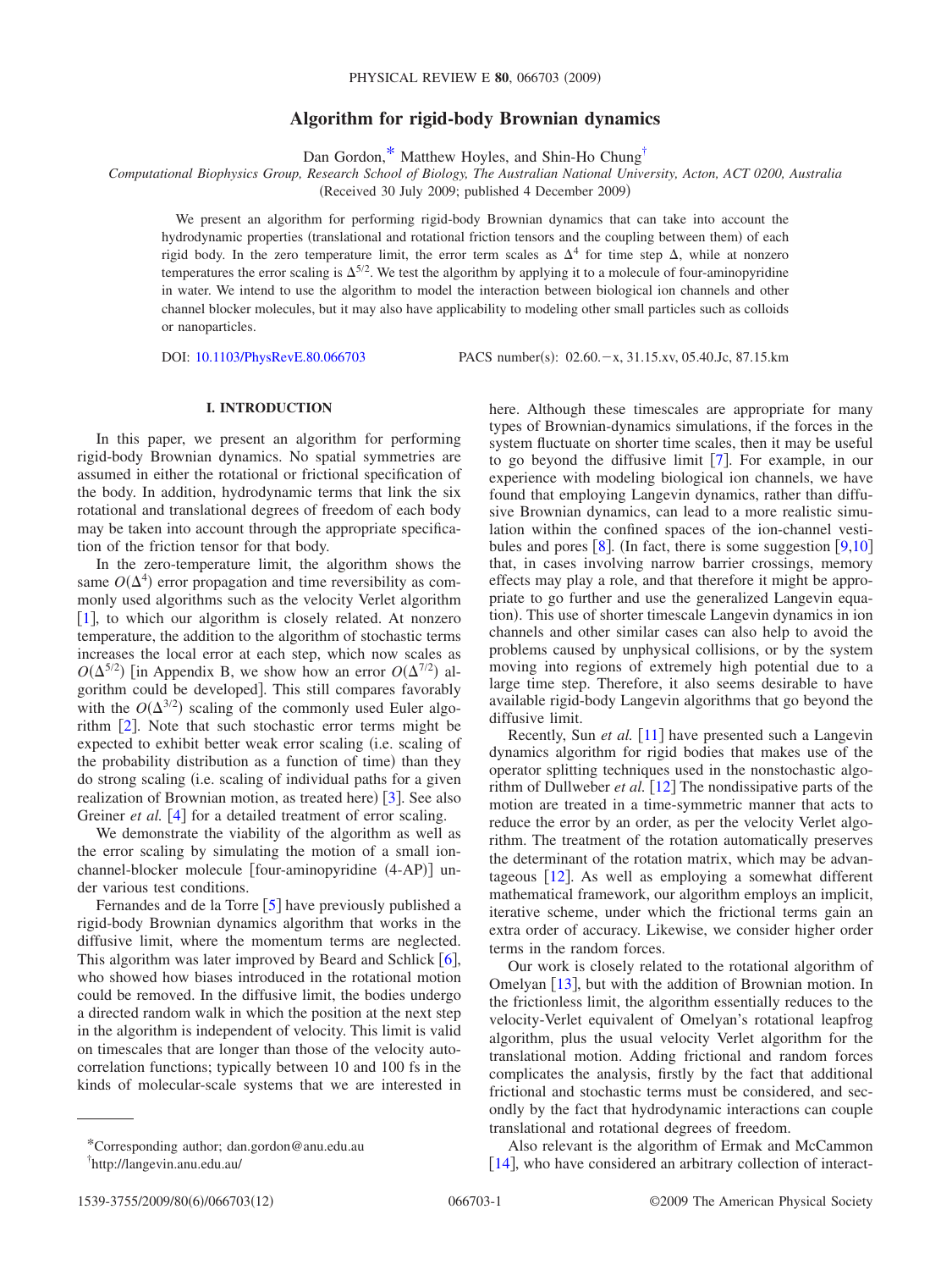ing spherical particles, with a hydrodynamic coupling applied between the translational coordinates of the particles. Typically, composite bodies are modeled as a collection of spheres held together by a potential or using a constraint algorithm. This algorithm has been used to simulate ionchannel-blocker systems similar to the ones we are interested [[15](#page-10-14)]. Dickinson *et al.* [[16](#page-10-15)] have extended the theory to include the rotational motion of the spherically symmetric particles. Our algorithm, in contrast, models rigid bodies as monolithic objects having three translational and three rotational degrees of freedom. The hydrodynamic frictional and random tensors in our model couple together these six degrees of freedom for each rigid body; we do not consider the hydrodynamic coupling between two or more rigid bodies [[17](#page-10-16)]. Of course, the bodies will typically be coupled together using an ordinary potential. These differences, between our model and the interacting spherical particle hydrodynamics models  $[14,16]$  $[14,16]$  $[14,16]$  $[14,16]$ , mean that they will have somewhat different domains of applicability. Our model is less general, in that it would be poorly suited to modeling highly flexible molecules or tight complexes of molecules, or to predicting the hydrodynamic properties of composite bodies based on atom-scale parameters. It is, however, very well suited to modeling the motion of possibly large, quite rigid molecules at concentrations that are not too great, where the hydrodynamic properties of the molecule as a whole (coupled rigidbody hydrodynamic friction) are known or calculated in advance. This very well suits our aim, which is to model the interactions between channel blockers and biological ion channels.

Finally, our algorithm stands in contrast to the constraint algorithms commonly used in molecular dynamics  $[18]$  $[18]$  $[18]$ , which enforce bond-length and bond-angle constraints through an iterative procedure. While this is most appropriate for treating small molecules (such as water) in molecular dynamics, we choose to use a geometric treatment of the rigid-body motion, firstly to avoid complications brought about by the use of internal coordinates and the need to avoid performing multiple redundant calculations, and secondly to provide a more direct link to rigid-body hydrodynamic friction tensors.

While we have developed our algorithm with a view to modeling the interactions between biological ion channels and "channel blocker" molecules, it is possible that it could be applied to modeling other small particles in a fluid, such as colloidal particles, liquid crystals or nanotechnology, although this would require demonstration.

The geometric algebra paradigm (see Appendix A) is used throughout the derivations, providing a comprehensive and appropriate framework within which to work. Much of the following notation and discussion makes use of material in the book "Geometric Algebra for Physicists" by Doran and Lasenby  $[19]$  $[19]$  $[19]$ , to which the reader is referred.

## **II. SPATIAL FRAMEWORK FOR RIGID-BODY COMPUTATIONAL DYNAMICS**

In the following section, we derive an equation of motion for a rigid body moving under the influence of external forces. In order to fully orient a rigid body in space, we need to specify the location of a point in the body (say, the center of mass), and the rotational orientation  $R$  of the body relative to this point. We define a "body reference frame" as the frame whose origin is the center of mass of the body, and whose axes are fixed relative to the body. We will generally prefer to use this body reference frame, so points in the laboratory frame will be distinguished by the addition of an apostrophe, e.g. **y**. The body's location and orientation in the laboratory frame are then specified by the center of mass, **x'**, and the rotor  $R$  (see Appendix A) that rotates the body from the body reference to the laboratory frame. If  $v'$  is a point in the body in the body reference frame, then

$$
\mathbf{y}' = R\mathbf{y}R^{\dagger} + \mathbf{x}',
$$

$$
\mathbf{y} = R^{\dagger}(\mathbf{y}' - \mathbf{x}')R.
$$

In this scheme, there are seven parameters and six degrees of freedom. There are three parameters for the center of mass of the body, and four for the rotation *R*. There are only three degrees of freedom for the four parameter object *R* because of the normalization condition on *R*.

### **A. Rotational dynamics**

Our starting point for deriving the rotational dynamics is the *rotor equation*, which relates the rate of change of *R* to the instantaneous angular velocity  $\Omega'$ . In the context of geometric algebra, angular velocity is usually viewed as a bivector, related to the familiar (axial vector) angular velocity  $\omega$ by  $\Omega = I\omega$  [[20](#page-11-1)].

The rotor equation, which can be derived by taking the time derivative of the equation for the rotation of an arbitrary vector  $(\mathbf{y}(t) = R\mathbf{y}(0)R^{\dagger})$ , is

$$
\dot{R} = -\frac{1}{2}\Omega'R,\tag{1}
$$

<span id="page-1-1"></span>or, rotating  $\Omega'$  to the body reference frame, we have

$$
\dot{R} = -\frac{1}{2}R\Omega.
$$
 (2)

Note that  $\Omega$  is some function of *t*, which needs to be specified in order to derive any dynamics. The rotor equation is analogous to the equation  $\dot{x} = v$ , but differs in that the derivative  $\hat{R}$  explicitly depends on the position variable  $R$  as well as the velocity variable  $\Omega$ .

From basic mechanics, we know that the rate of change of angular momentum is equal to the torque, analogous to **f**  $=\dot{v}$ . In the language of geometric algebra, we have

$$
N' = \dot{L}'.
$$
 (3)

<span id="page-1-0"></span>where  $N'(\mathbf{x}', R)$  is a bivector representing the torque about the instantaneous center of mass  $x'$  as a function of the position and orientation of the body, and L' is a bivector representing the angular momentum of the body about the instantaneous center of mass. If the constituent particles of the body have coordinates  $y_i'$ , with corresponding body refer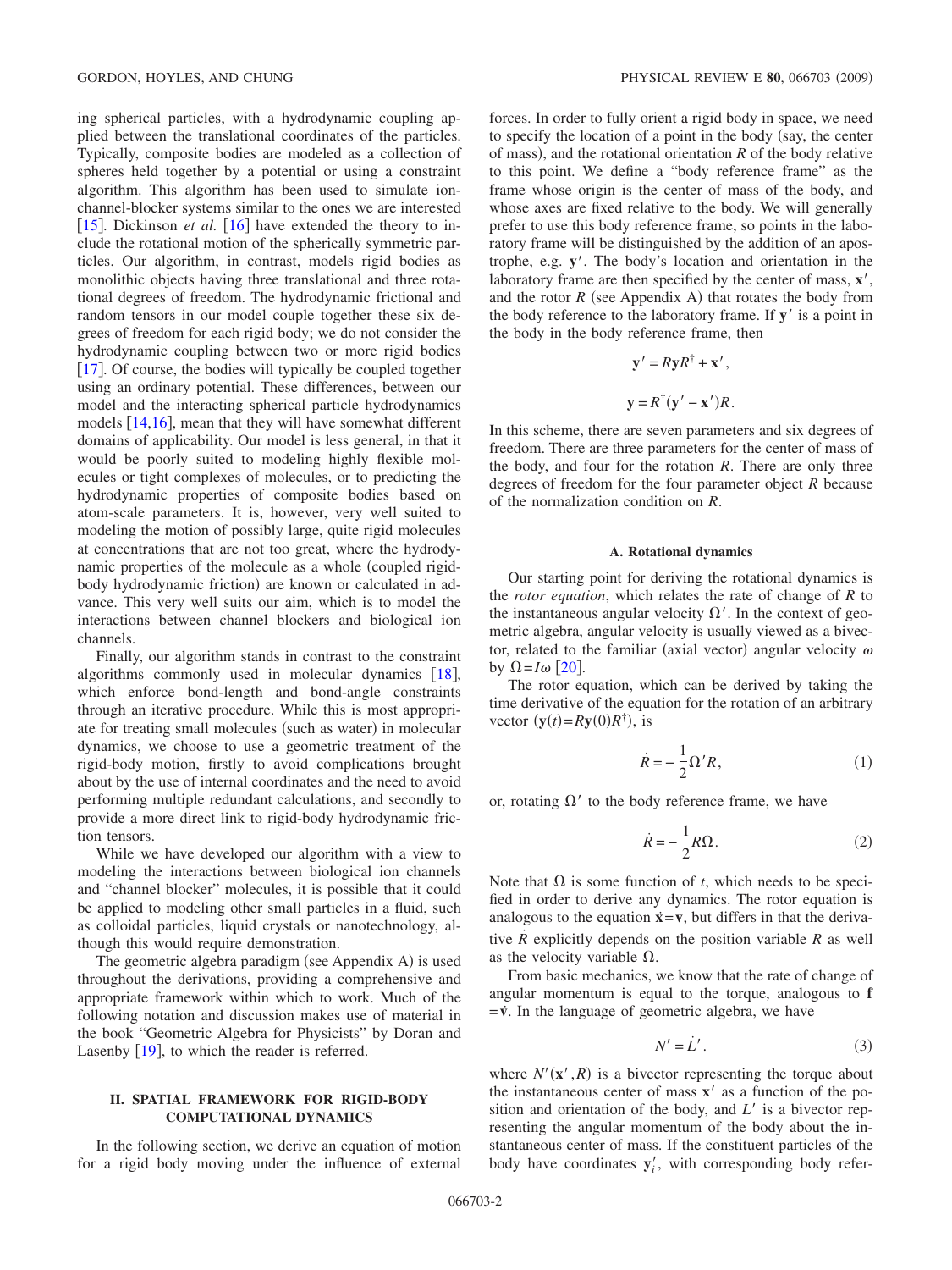ence coordinates  $y_i$  and corresponding masses  $m_i$ , then

$$
L' = \sum m_i(\mathbf{y}'_i - \mathbf{x}') \wedge \mathbf{y}'_i
$$
  
= 
$$
\sum m_i(\mathbf{y}'_i - \mathbf{x}') \wedge \{(\mathbf{y}'_i - \mathbf{x}') \cdot \Omega' + \mathbf{x}'\}
$$
  
= 
$$
R[\sum m_i \mathbf{y}_i \wedge (\mathbf{y}_i \cdot \Omega)] R^{\dagger}.
$$
 (4)

In deriving the final equality, the term involving  $x'$  disappears because it is proportional to the center of mass in the body reference frame, which is the origin. The term in brackets is a bivector that depends only on  $\Omega$  and on the  $y_i$ s, which are fixed. It can, therefore, be represented as a constant tensor i.e. a linear map from bivectors to bivectors:

$$
L = \mathcal{I}(\Omega). \tag{5}
$$

<span id="page-2-0"></span> $\mathcal{I}(\Omega)$  gives the angular momentum for a given angular velocity of the reference body.

If the reference body is chosen so that its principal axes correspond to the basis vectors  $\mathbf{e}_i$ , then  $\mathcal{I}$  will be diagonal; that is, its basis expansion will be of the form

$$
\mathcal{I}(I\mathbf{e}_i) = \mathcal{I}_i I\mathbf{e}_i,\tag{6}
$$

and we can define an inverse  $\mathcal{I}^{-1}$  as

$$
\mathcal{I}^{-1}(I\mathbf{e}_i) = \frac{1}{\mathcal{I}_i} I\mathbf{e}_i.
$$
 (7)

From Eqs.  $(3)$  $(3)$  $(3)$  and  $(5)$  $(5)$  $(5)$  we therefore have

$$
N'(\mathbf{x}',R) = \dot{L}'
$$
  
\n
$$
= R[\mathcal{I}(\dot{\Omega})R^{\dagger} + \dot{R}\mathcal{I}(\Omega)R^{\dagger} + R\mathcal{I}(\Omega)]\dot{R}^{\dagger}
$$
  
\n
$$
= R\left{\mathcal{I}(\dot{\Omega}) - \frac{1}{2}[\Omega,\mathcal{I}(\Omega)]\right}R^{\dagger},
$$
  
\n
$$
N(\mathbf{x}',R) = \mathcal{I}(\dot{\Omega}) - \frac{1}{2}[\Omega,\mathcal{I}(\Omega)],
$$
 (8)

<span id="page-2-1"></span>where the third line follows from the rotor equation, Eq.  $(2)$  $(2)$  $(2)$ , and we have introduced the commutator product  $[A, B]$ ª*AB*−*BA*. Therefore,

$$
\dot{\Omega} = \mathcal{I}^{-1} \left\{ N(\mathbf{x}', R) + \frac{1}{2} [\Omega, \mathcal{I}(\Omega)] \right\},\tag{9}
$$

which defines the body reference angular acceleration  $\Omega$  as a function of  $R$  and  $\Omega$ . The first term is a force divided by mass term, and the second is a geometric term, like the Coriolis force.

<span id="page-2-4"></span>In components, the equations of motion can, therefore, be written as

$$
\dot{\Omega}_n = a_n(\mathbf{x}', R) + b_{nml}\Omega_m\Omega_l,\tag{10}
$$

$$
\dot{R}_n = c_{nml} R_m \Omega_l, \qquad (11)
$$

<span id="page-2-5"></span>where

$$
a_n(\mathbf{x}',R) := \frac{1}{\mathcal{I}_n} N(\mathbf{x}',R),\tag{12}
$$

$$
b_{nml} := \frac{\mathcal{I}_m}{\mathcal{I}_n} \epsilon_{nml},\tag{13}
$$

$$
c_{nml}R_m\Omega_l = -\frac{1}{2}(R\Omega)_n,\tag{14}
$$

<span id="page-2-10"></span><span id="page-2-8"></span>define the angular acceleration  $a_n$  and the tensors  $b_{nml}$  and *cnml*.

#### **B. Center of mass dynamics**

It can be shown that the center of mass of the body obeys Newton's laws for a point particle:

$$
\dot{\mathbf{v}}' = \mathbf{a}'(\mathbf{x}', R) = \frac{1}{m} \mathbf{f}'(\mathbf{x}', R),
$$
 (15)

$$
\dot{\mathbf{x}}' = \mathbf{v}',\tag{16}
$$

<span id="page-2-2"></span>where *m* is the total mass of the body and  $f'(x', R)$  is the total external force:

$$
\mathbf{f}'(\mathbf{x}',R) = \sum_{i} \mathbf{f}'_i[\mathbf{y}'_i(\mathbf{x}',R)],\tag{17}
$$

with  $f_i'$  being the external force on the *i*th particle as a function of its position  $y_i'$ . Obviously, we do not consider forces between the individual particles in the body, firstly because the body is rigid, and secondly because such forces do not, in any case, affect the center of mass motion.

<span id="page-2-3"></span>When we later come to add frictional and random forces to this equation, we will find it easiest to transform **v**' into the body reference frame. Recalling that  $\mathbf{v} = R^{\dagger} \mathbf{v}' R$ , and using the rotor Eq.  $(2)$  $(2)$  $(2)$ , we find

$$
\dot{\mathbf{v}} = \dot{R}^{\dagger} \mathbf{v}' R + R^{\dagger} \dot{\mathbf{v}}' R + R^{\dagger} \mathbf{v}' \dot{R}
$$

$$
= \frac{1}{2} \Omega \mathbf{v} + \mathbf{a}(\mathbf{x}', R) - \frac{1}{2} \mathbf{v} \Omega
$$

$$
= \mathbf{a}(\mathbf{x}', R) + \frac{1}{2} [\Omega, \mathbf{v}], \qquad (18)
$$

in complete analogy to Eq.  $(9)$  $(9)$  $(9)$ .

The equation for  $\dot{x}'$  is accomplished by a simple rotation:

$$
\dot{\mathbf{x}}' = R\mathbf{v}R^{\dagger}.\tag{19}
$$

<span id="page-2-6"></span>In components, these equations are:

$$
\dot{v}_i = a_i(\mathbf{x}', R) + b_{ijn}v_j \Omega_n,\tag{20}
$$

$$
\dot{x}'_i = d_{inmj} R_n R_m v_j,\tag{21}
$$

<span id="page-2-9"></span><span id="page-2-7"></span>where

$$
b_{ijn} := \epsilon_{ijn},\tag{22}
$$

$$
d_{inmj}R_nR_mv_j = (R\mathbf{v}R^\dagger)_i,\tag{23}
$$

<span id="page-2-11"></span>define the tensor  $b_{i j n}$  and the rotation tensor  $d_{i n m i}$ .

#### **III. RANDOM AND FRICTIONAL FORCES**

<span id="page-2-12"></span>The effects of a surrounding, implicit medium can be taken into account by introducing random and frictional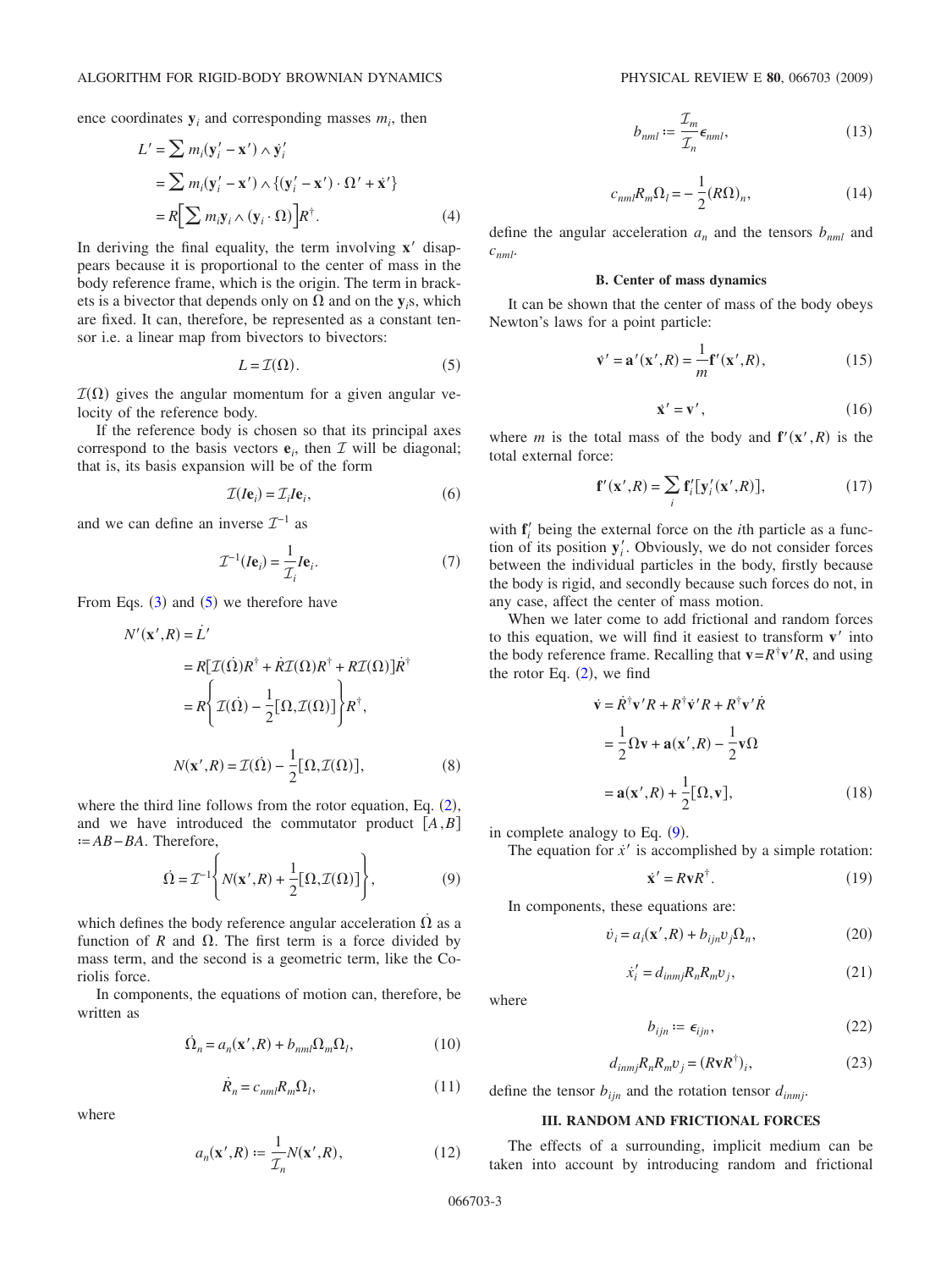forces to Eqs.  $(16)$  $(16)$  $(16)$  and  $(9)$  $(9)$  $(9)$ . Consider an irregularly shaped object. It will experience the usual translational frictional force as it moves through the medium, and rotational friction as it spins. In addition, translational motion can exert a torque, and conversely, rotation of the object can exert a translational force, as would be the case for a propellershaped object. Other coupling forces can be present, for example lift forces where a translational velocity in one direction can give rise to translational forces in a different direction. Finally, an angular velocity about one axis can give rise to a torque about a different axis. These forces can be encapsulated in a hydrodynamic frictional acceleration tensor, which resembles a tensor version of the usual scalar friction coefficient used for spherically symmetric particles, except that the six degrees of freedom may be coupled together. In order to develop a general algorithm, we will not make any assumptions about the frictional acceleration tensor.

At this point, the reason for writing the translational velocity in the reference frame of the object becomes apparent. For an irregularly shaped object moving in a given direction, the friction will depend on the orientation of the object relative to that direction. However, if we measure the friction in the reference frame of the body, the friction can no longer depend on the orientation, as the orientation of the reference object is fixed. This simplifies the analysis, but at the cost of adding additional geometric terms, namely, the commutator terms in Eqs.  $(9)$  $(9)$  $(9)$  and  $(18)$  $(18)$  $(18)$  that need to be added to the equations of motion to account for the continuous change of basis that occurs as the particles move.

<span id="page-3-6"></span>We begin by writing combined generalized position and velocity variables:

$$
X = (\mathbf{x}', R),\tag{24}
$$

$$
V = (\mathbf{v}, \Omega), \tag{25}
$$

### <span id="page-3-7"></span>**A. Rotational stochastic equation (the Euler-Langevin equation)**

The rotational equations Eqs.  $(10)$  $(10)$  $(10)$  and  $(11)$  $(11)$  $(11)$  can be modified by adding frictional and random torques. The equation we arrive at for  $\Omega$  is essentially the Euler-Langevin equation, with some additional coupling to the translational degrees of freedom. In order to employ the tools of stochastic calculus  $[21]$  $[21]$  $[21]$ , we work in differential form for the equations of motion.

$$
d\Omega_n = \{a_n(X) + b_{nml}\Omega_m\Omega_l - \gamma_{n\alpha}V_{\alpha}\}dt + s_{n\alpha}dW_{\alpha} \quad (26)
$$

<span id="page-3-0"></span>where  $\gamma_n \alpha$  is the frictional acceleration tensor,  $s_{n\alpha}$  is the random acceleration tensor, and the  $W_a(t)$ 's are uncorrelated Wiener processes i.e.  $W_{\alpha}(0) = 0$  and  $[W_{\alpha}(t) - W_{\alpha}(t')]$  obeys the normal distribution with mean 0 and variance  $(t-s)$ .

<span id="page-3-2"></span>The equation for  $R$ , Eq.  $(11)$  $(11)$  $(11)$ , is still the unchanged rotor equation:

$$
dR_n = c_{nml} R_m \Omega_l dt. \tag{27}
$$

## **B. Center of mass stochastic equation (the Langevin equation)**

<span id="page-3-1"></span>To Eq.  $(20)$  $(20)$  $(20)$  we add frictional and random forces:

$$
dv_i = \{a_i(X) + b_{ijn}v_j\Omega_n - \gamma_{i\alpha}V_{\alpha}\}dt + s_{i\alpha}dW_{\alpha}.
$$
 (28)

This is essentially the Langevin equation, but with coupling to the rotational degrees of freedom via the frictional and random forces.  $\gamma_{i\alpha}$  is a frictional acceleration tensor. Note that the translational frictional force can depend on both the translational and rotational velocities.  $s_{i\alpha}$  is a tensor that scales the strength of the random force. We shall see below that  $\gamma$  and *s* are related by the fluctuation-dissipation theorem.

<span id="page-3-3"></span>The equation for  $d\mathbf{x}'$ , Eq.  $(21)$  $(21)$  $(21)$ , is unchanged:

$$
dx_i' = d_{inmj}R_n R_m v_j dt. \t\t(29)
$$

## **C. Combined equations**

Comparing Eq.  $(26)$  $(26)$  $(26)$  with Eq.  $(28)$  $(28)$  $(28)$  and Eq.  $(27)$  $(27)$  $(27)$  with Eq.  $(29)$  $(29)$  $(29)$ , we see that there are many similarities. In order to simplify the analysis, we can write combined equations of motion:

<span id="page-3-4"></span>
$$
dV_{\alpha} = \{a_{\alpha}(X) + b_{\alpha\beta n}V_{\beta}V_{n} - \gamma_{\alpha\beta}V_{\beta}\}dt + s_{\alpha\beta}dW_{\beta}, \quad (30)
$$

$$
dX_{\alpha} = \{c_{\alpha n m} X_n V_m + d_{\alpha n m j} X_n X_m V_j\} dt.
$$
 (31)

<span id="page-3-5"></span>Remember that the indices *i*, *j*,*k* range over the translational degrees of freedom, the indices *n*,*m*,*l* range over rotational degrees of freedom, and the indices  $\alpha$ ,  $\beta$ ,  $\gamma$  range over both. The externally applied acceleration and angular acceleration is  $a, b$  is defined by Eqs.  $(13)$  $(13)$  $(13)$  and  $(22)$  $(22)$  $(22)$  for rotational and translational variables respectively,  $\gamma$  and *s* are the generalized friction and random force tensors, *c* is defined by Eq.  $(14)$  $(14)$  $(14)$ , and *d* is defined by Eq.  $(23)$  $(23)$  $(23)$ .

This is a convenient point, at which to introduce the frictional force tensor,  $\zeta$ ,

$$
\zeta_{\alpha\beta} = M_{\alpha} \gamma_{\alpha\beta},\tag{32}
$$

and the random force tensor, *u*,

$$
u_{\alpha\beta} = M_{\alpha} s_{\alpha\beta}.
$$
 (33)

 $M_{\alpha}$  are the generalized mass/moment of inertia components, equal to the mass of the body for translational coordinates and to the moments of inertia  $\mathcal{I}_{\alpha}$  for rotational coordinates. Note that, unlike the corresponding acceleration tensors  $\gamma$ and  $s$ ,  $\zeta$  and  $u$  are symmetric tensors.

#### **D. Measuring the frictional force tensor**

In theory, it should be possible to use simulation, such as molecular dynamics, to calculate the friction tensor  $[22]$  $[22]$  $[22]$ . However, in reality, the multiple degrees of freedom for molecules of arbitrary shape make this computationally prohibitive. Instead, hydrodynamic calculations may be employed. For example, a program, HYDROPRO  $[23]$  $[23]$  $[23]$ , is available for free download  $[24]$  $[24]$  $[24]$ . It uses hydrodynamics to calculate the friction on a body specified that is specified by atomic coordinates. It outputs a diffusion tensor *D*, which can easily be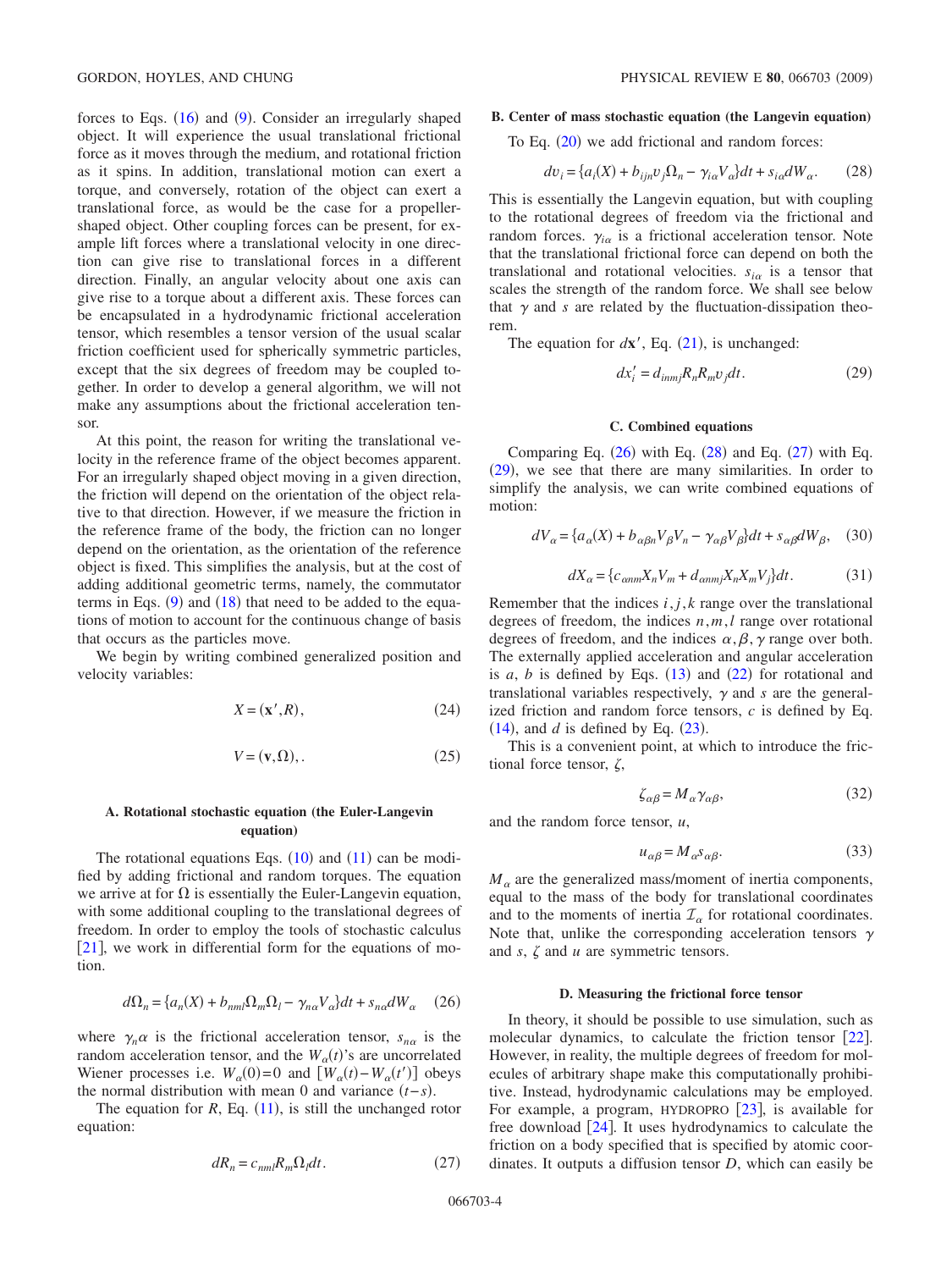transformed into the frictional force tensor  $\zeta$  by applying Einstein's relation,

$$
\zeta_{\alpha\beta} = kT(D^{-1})_{\alpha\beta}.\tag{34}
$$

<span id="page-4-3"></span>We use results obtained from HYDROPRO, applied to the fouraminopyridine molecule, in our numerical example.

#### **E. Fluctuation dissipation relations**

The second fluctuation-dissipation  $[22]$  $[22]$  $[22]$  theorem allows us to relate the frictional force tensor  $\zeta$  to the random force tensor *u*. We find

$$
u_{\alpha\gamma}u_{\beta\gamma} = 2kT\zeta_{\alpha\beta}.\tag{35}
$$

<span id="page-4-0"></span>In practice, we will usually know the frictional force tensor  $\zeta$  but not the random force tensor  $u$ . In order to obtain the latter, we need to numerically solve Eq.  $(35)$  $(35)$  $(35)$ , which is a matrix equation of the form  $AA<sup>T</sup>=B$ . The solution is not unique, and a triangular matrix for *u* can be obtained by Cholesky decomposition  $[25]$  $[25]$  $[25]$ .

## **IV. A STOCHASTIC ALGORITHM FOR RIGID-BODY BROWNIAN DYNAMICS**

Below, we give a derivation of an algorithm for rigidbody Brownian dynamics. The algorithm is most closely related to the popular velocity Verlet algorithm  $\lceil 1 \rceil$  $\lceil 1 \rceil$  $\lceil 1 \rceil$ . Stochastic forces are included, and are treated using stochastic calculus. The inclusion of velocity-dependent frictional and rotational terms makes it necessary to solve an additional system of equations at each step, similar to Omelyan  $\lceil 13 \rceil$  $\lceil 13 \rceil$  $\lceil 13 \rceil$ . This is done relatively simply by a process of iteration.

In Appendix B, we give a sketch of a slightly more complicated algorithm, which provides a better error scaling for the stochastic terms. However, we have not implemented the more complicated algorithm in our numerical tests.

In the derivations below, we use the following notation in order to make our equations more compact: For a function  $f(V(t), X(t), t)$  we write  $[f]_{t'} := f(V(t'), X(t'), t')$  and  $[f]_{t''}^{t'}$ *i*=[*f*]<sub>*t'*</sub> −[*f*]<sub>*t''*</sub> (the latter form being the same notation often used in the evaluation of definite integrals).

### <span id="page-4-2"></span>**A. Preliminary theory: Stratonovich stochastic Taylor series**

Our algorithm will be developed by using Taylor expansions of the stochastic differential equations of motion Eqs.  $(30)$  $(30)$  $(30)$  and  $(31)$  $(31)$  $(31)$ . As stochastic calculus is most easily presented in integral form, we use the Stratonovich Taylor expansion [[26](#page-11-7)], which is summarized below in a form relevant to our algorithm.

Consider a system of equations of the form:

$$
dV_{\alpha} = g_{\alpha}(V, X)dt + s_{\alpha\beta}dW_{\beta},
$$
\n(36)

$$
dX = h_{\alpha}(V, X)dt, \tag{37}
$$

where *V* and *X* are functions of *t*. We define operators  $L_1$  and  $L_{2\beta}$  such that

$$
L_1 = g_\alpha(V, X) \frac{\partial}{\partial V_\alpha} + h_\alpha(V, X) \frac{\partial}{\partial X_\alpha},\tag{38}
$$

$$
L_{2\beta} = s_{\alpha\beta} \frac{\partial}{\partial V_{\alpha}}.\tag{39}
$$

Then, by applying the chain rule of calculus (which is also valid for the Stratonovich stochastic integral), we find that, for any function  $F(V, X)$ , we have

$$
dF = L_1Fdt + L_{2\beta}FdW_{\beta},\tag{40}
$$

<span id="page-4-1"></span>Or, in integral form (using the notation described above):

$$
[F]_b = [F]_a + D_1 + D_2, \tag{41}
$$

where we define the remainder terms  $D_1$  and  $D_2$  by

$$
D_1 = \int_a^b dt L_1 F,
$$
  

$$
D_2 = \int_a^b dW_{\beta} L_{2\beta} F.
$$

This expansion can be iterated. So for example, by expanding the integrands in the expression above in the same manner, we arrive at a second-order series:

$$
[F]_b = [F]_a + C_1 + C_2 + D_{11} + D_{12} + D_{21} + D_{22}, \quad (42)
$$

where

$$
C_{1} = [L_{1}F]_{a} \int_{a}^{b} dt,
$$
  
\n
$$
C_{2} = [L_{2\beta}F]_{a} \int_{a}^{b} dW_{\beta},
$$
  
\n
$$
D_{11} = \int_{a}^{b} dt \int_{a}^{t} dt'L_{1}^{2}F,
$$
  
\n
$$
D_{12} = \int_{a}^{b} dt \int_{a}^{t} dW'_{\beta}L_{2\beta}L_{1}F,
$$
  
\n
$$
D_{21} = \int_{a}^{b} dW_{\beta} \int_{a}^{t} dt'L_{1}L_{2\beta}F,
$$
  
\n
$$
D_{22} = \int_{a}^{b} dW_{\beta} \int_{a}^{t} dt' L_{1}L_{2\beta}F.
$$

The *C*'s are defined to be those terms where the final integrand is a constant, due to the first term on the RHS of Eq.  $(41)$  $(41)$  $(41)$  that can be moved out of the integral. The  $D$ 's are remainder terms, where the final integrand is an implicit nonconstant function of time, resulting from the second and third terms on the RHS of Eq.  $(41)$  $(41)$  $(41)$ . The subscript 1 indicates an integration over time, and the subscript 2 indicates an integral over Brownian motion.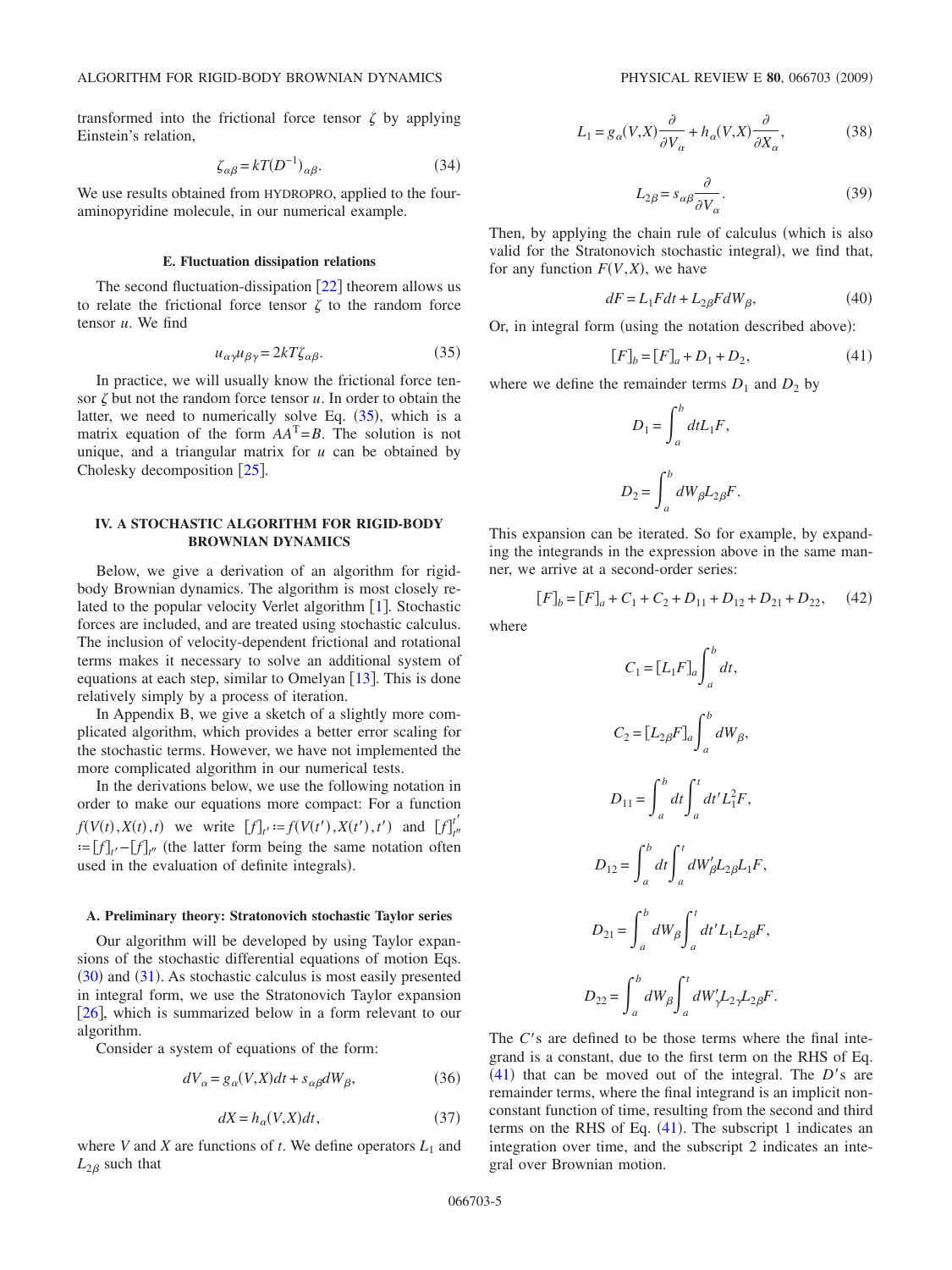By systematically repeating such expansions, we can easily write down the expression for the Taylor series of any order. The order of error of the remainder terms can be determined by noting that each integral over *t* contributes a full order and each integral over *W* contributes half an order. So for example, the  $D_{12}$  term is  $O(\Delta^{3/2})$ .

#### **B. Algorithm**

Finally, we are ready to describe the algorithm itself. Our starting point for the algorithm is the combined translational and rotational equations of motion, Eqs.  $(30)$  $(30)$  $(30)$  and  $(31)$  $(31)$  $(31)$  derived in the previous sections. In order to simplify the analysis, we write these equations of motion for a single rigid body in general form as

$$
dV_{\alpha} = g_{\alpha}(V, X)dt + s_{\alpha\beta}dW_{\beta},\tag{43}
$$

$$
dX = h_{\alpha}(V, X)dt, \tag{44}
$$

<span id="page-5-5"></span><span id="page-5-0"></span>where *X* and *V* are the generalized position and velocity variables, defined in Eqs.  $(24)$  $(24)$  $(24)$  and  $(25)$  $(25)$  $(25)$ , and we have defined

$$
g_{\alpha}(V, X) := a_{\alpha}(X) + b_{\alpha\beta n} V_{\beta} V_n - \gamma_{\alpha\beta} V_{\beta},
$$
 (45)

$$
h_{\alpha}(V, X) := c_{\alpha n m} X_n V_m + d_{\alpha n m j} X_n X_m V_j. \tag{46}
$$

<span id="page-5-2"></span><span id="page-5-1"></span>We will also find it useful to know the following partial derivatives of *g* and *h*:

$$
\frac{\partial g_{\alpha}}{\partial V_{\beta}} = (b_{\alpha\beta n} + b_{\alpha n\beta})V_{n} - \gamma_{\alpha\beta},
$$
\n(47)

$$
\frac{\partial h_{\alpha}}{\partial V_{\beta}} = c_{\alpha n\beta} X_n + d_{\alpha n m\beta} X_n X_m, \qquad (48)
$$

$$
\frac{\partial h_{\alpha}}{\partial X_n} = c_{\alpha n m} V_m + (d_{\alpha n m j} + d_{\alpha m n j}) X_m V_j. \tag{49}
$$

<span id="page-5-3"></span>Recall our rule that the indices *i*, *j*,*k* range over the translational degrees of freedom, the indices *n*,*m*,*l* range over the rotational variables freedom, and the indices  $\alpha, \beta, \gamma$  range over both. There are three translational and three rotational degrees of freedom for the generalized velocity variables *V*, and three translational and four rotational degrees of freedom for generalized position variables *X*, since one of the rotational degrees of freedom is redundant. Finally, recall the definitions of the various tensors:  $a_{\alpha}(X)$  is the generalized force-torque term,  $b_{\alpha\beta n}$  describes geometric effects resulting from the change of basis as the particle moves [see Eqs.  $(13)$  $(13)$  $(13)$ and  $(22)$  $(22)$  $(22)$ ],  $\gamma$  is the frictional acceleration tensor, which may couple together the six degrees of freedom of the generalized velocity, *s* is the random acceleration tensor, related to  $\gamma$  as described in Sec. [III,](#page-2-12) *c* parametrizes the rotor equation, in tensor form, see Eq.  $(14)$  $(14)$  $(14)$ , and  $d$  parametrizes a rotation described by a rotor  $R$ , see Eq.  $(23)$  $(23)$  $(23)$ .

Note that we can easily write down expressions for any derivative of *g* that involves *V*, and for any derivative of *h*, because these functions are polynomials in *X* and *V*. We wish to avoid calculating *X* only derivatives of *g*, because this would involve multiple force evaluations of *a*, which has proved to be inefficient in typical simulations  $[22]$  $[22]$  $[22]$ . In practice, such evaluations turn out not to be required in the algorithm.

We assume that at the current time step, *t*=0, we know *X* and *V*. We derive the new values for these quantities at time  $t = \Delta$ . The usual velocity Verlet algorithm is accurate to an error tolerance of  $O(\Delta^4)$  in position. (In fact, the story is a bit more complicated than that: the error at each time step is  $O(\Delta^3)$ , but the  $\Delta^3$  terms cancel at alternate time steps.) Due to the presence of the stochastic terms, we are unable to maintain this accuracy without increased complexity in the algorithm. However, we work to an accuracy such that, in the limit where the frictional and random forces approach zero, this  $O(\Delta^4)$  accuracy is regained. In order to keep track of the error for both stochastic and nonstochastic versions of the algorithm, we use the special notation  $O(\Delta^n, \Delta^m)$  where  $O(\Delta^n)$  is the error for the stochastic algorithm and  $O(\Delta^m)$  is the error for the nonstochastic algorithm.

The steps in the algorithm are summarized below:

(1) Begin with initial generalized positions and velocities,  $[X]_0$  and  $[V]_0$ .

 $(2)$  Generate random variables *W* and *Y*, as explained in Sec. [IV B 4.](#page-6-0)

(3) Evaluate  $g$  and  $h$ , using Eqs. ([45](#page-5-0)) and ([46](#page-5-1)), and the relevant partial derivatives, using Eqs.  $(47)$  $(47)$  $(47)$ – $(49)$  $(49)$  $(49)$ .

(4) Use the values from steps  $1-3$  to propagate  $X$  to the next time step,  $[X]_A$ , as explained in Sec. **IV B** 1.

(5) Evaluate the new potential,  $[a(X)]_{\Delta}$ .

 $(6)$  Use the values from steps 1–5 to define the coefficients of the nonlinear equation for *V*, as explained in Sec. [IV B 2.](#page-6-1)

 $(7)$  Solve this equation for *V* by iteration as explained in Sec. [IV B 3.](#page-6-2)

(8) Update variables to the new time step and repeat from step 1.

### *1. Equation for X*

<span id="page-5-4"></span>We first calculate  $[X]_0$  from  $[X]_0$  and  $[V]_0$ . We work to an error tolerance of  $O(\Delta^{5/2}, \Delta^3)$  (see above). In fact, we can relatively easily carry the expansion further and derive terms, involving stochastic processes such as twice integrated Brownian motion, to achieve an error of  $O(\Delta^{7/2}, \Delta^3)$  (see Appendix B), but in practice we prefer to utilize the simpler, lower order expressions given below.

Performing a stochastic Taylor expansion of *X*, Eq. ([44](#page-5-5)), as described in Sec. [IV A,](#page-4-2) we find that

$$
[X_{\alpha}]_{\Delta} = [X_{\alpha}]_0 + C_1 + C_{11} + C_{12} + O(\Delta^{5/2}, \Delta^3), \quad (50)
$$

where

$$
C_1 = [h_{\alpha}]_0 \Delta, \tag{51}
$$

$$
C_{11} = \left[ g_{\beta} \frac{\partial h_{\alpha}}{\partial V_{\beta}} + h_{n} \frac{\partial h_{\alpha}}{\partial X_{n}} \right]_{0} \frac{\Delta^{2}}{2}, \qquad (52)
$$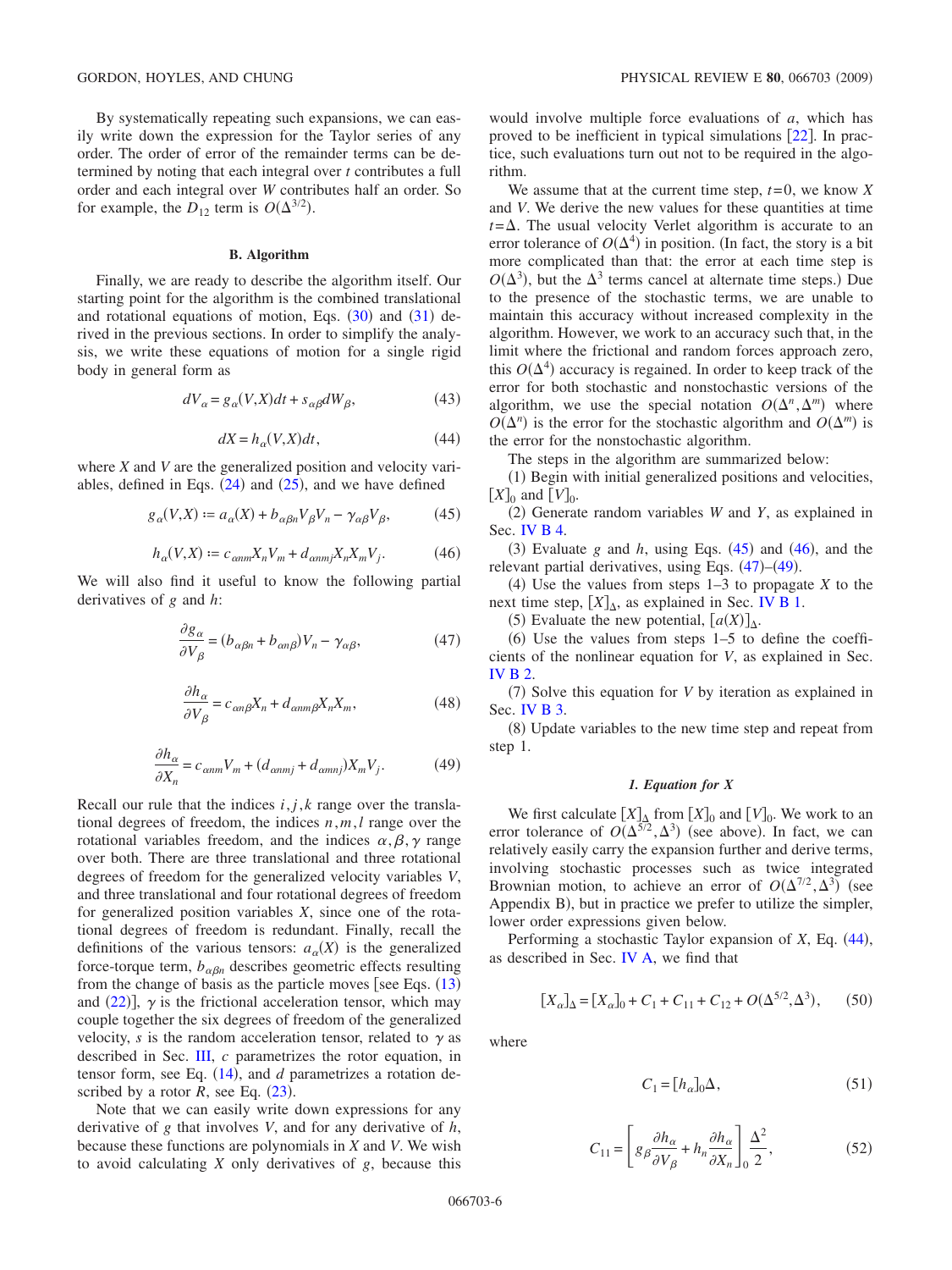ALGORITHM FOR RIGID-BODY BROWNIAN DYNAMICS

$$
C_{12} = s_{\beta\gamma} \left[ \frac{\partial h_{\alpha}}{\partial V_{\beta}} \right]_{0} \left[ Y_{\gamma} \right]_{0}^{\Delta},\tag{53}
$$

where these expressions can be evaluated by substituting from Eqs.  $(45)$  $(45)$  $(45)$ – $(49)$  $(49)$  $(49)$ . We define *Y* as integrated Brownian motion:

$$
[Y]_a^b := \int_a^b dt [W]_a^t,
$$
 (54)

for Brownian motion defined as

$$
[W]_a^b := \int_a^b dW.
$$
 (55)

We have not indicated terms in the expansion that turn out to be zero:  $C_2$  are all zero because there is no stochastic term in Eq.  $(44)$  $(44)$  $(44)$ . Also, the stochastic term  $C_{122}$ , which would have error  $O(\Delta^2)$ , is zero because  $\partial^2 h_{\alpha}/dV_{\beta}dV_{\gamma} = 0$ . All other nonzero terms in the expansion that are not explicitly indicated are part of the error term. Combining the terms in the expansion gives:

<span id="page-6-3"></span>
$$
\begin{aligned} \left[X_{\alpha}\right]_{\Delta} &= \left[h_{\alpha}\right]_{0}\Delta + \left[g_{\beta}\frac{\partial h_{\alpha}}{\partial V_{\beta}} + h_{n}\frac{\partial h_{\alpha}}{\partial X_{n}}\right]_{0}\frac{\Delta^{2}}{2} + s_{\beta\gamma} \left[\frac{\partial h_{\alpha}}{\partial V_{\beta}}\right]_{0}\left[Y_{\gamma}\right]_{0}^{\Delta} \\ &+ O(\Delta^{5/2}, \Delta^{3}). \end{aligned} \tag{56}
$$

### *2. Equation for V*

<span id="page-6-1"></span>If the substitutions Eqs.  $(45)$  $(45)$  $(45)$ – $(49)$  $(49)$  $(49)$  are made in Eq.  $(56)$  $(56)$  $(56)$ , then it will be seen that in order to emulate the accuracy of the usual Verlet algorithm, we require values for  $[V]_0$  up to error  $O(\Delta^{3/2}, \Delta^3)$ . Therefore, having derived  $[X]_{\Delta}$ , we now derive  $[V]_A$  to this accuracy.

We perform an integration that is reminiscent of the velocity Verlet algorithm. Performing stochastic Taylor expansions from  $[V]_{\Delta/2}$  to  $[V]_{\Delta}$  and from  $[V]_{\Delta/2}$  to  $[V]_0$ , and subtracting the two series, we arrive at the following expression:

$$
[V_{\alpha}]_{\Delta} = [V_{\alpha}]_0 + C_1 + D_2 + O(\Delta^{3/2}, \Delta^3), \tag{57}
$$

<span id="page-6-5"></span>where,

$$
C_1 = [g_\alpha]_{\Delta/2} \Delta,\tag{58}
$$

$$
D_2 = s_{\alpha\beta} [W_{\beta}]_0^{\Delta},\tag{59}
$$

where Eq.  $(45)$  $(45)$  $(45)$  defines  $g$ . Combining these terms and substituting from Eq.  $(45)$  $(45)$  $(45)$ , we have

<span id="page-6-4"></span>
$$
\begin{aligned} \left[V_{\alpha}\right]_{\Delta} &= \left[a_{\alpha}\right]_{\Delta/2} + b_{\alpha\beta n} \left[V_{\beta}V_{n}\right]_{\Delta/2} - \gamma_{\alpha\beta} \left[V_{\beta}\right]_{\Delta/2} + s_{\alpha\beta} \left[W_{\beta}\right]_{0}^{\Delta} \\ &+ O(\Delta^{3/2}, \Delta^{3}). \end{aligned} \tag{60}
$$

### *3. Solving the nonlinear equation for V*

<span id="page-6-2"></span>There is an added complication here, as Eq.  $(60)$  $(60)$  $(60)$  requires the half time step quantities  $[a_{\alpha}]_{\Delta/2}$  and  $[V_{\beta}]_{\Delta/2}$  to  $O(\Delta^{1/2}, \Delta^2)$  in order to satisfy these conditions. We find that

$$
[a_{\alpha}]_{\Delta/2} = \frac{1}{2} ([a_{\alpha}]_0 + [a_{\alpha}]_{\Delta}) + O(\Delta^{3/2}, \Delta^2), \tag{61}
$$

and also that

$$
[V_{\beta}]_{\Delta/2} = \frac{1}{2} ([V_{\beta}]_0 + [V_{\beta}]_{\Delta}) + O(\Delta^{1/2}, \Delta^2), \tag{62}
$$

<span id="page-6-6"></span>which leads to the following expression for *V*:

$$
[V_{\alpha}]_{\Delta} = \left\{ \frac{1}{2} [a_{\alpha}]_{0} + \frac{1}{2} [a_{\alpha}]_{\Delta} + \frac{1}{4} b_{\alpha\beta n} [V_{\beta} V_{n}]_{0} - \frac{1}{2} \gamma_{\alpha\beta} [V_{\beta}]_{0} \right\} \Delta
$$
  
+  $s_{\alpha\beta} [W_{\beta}]_{0}^{\Delta} + \left\{ \frac{1}{4} (b_{\alpha\beta\gamma} + b_{\alpha\gamma\beta}) [V_{\gamma}]_{0} - \frac{1}{2} \gamma_{\alpha\beta} \right\} \Delta [V_{\beta}]_{\Delta}$   
+  $\frac{1}{4} b_{\alpha\beta n} \Delta [V_{\beta} V_{n}]_{\Delta} + O(\Delta^{3/2}, \Delta^{3}).$  (63)

Note that the RHS of this expression contains terms linear and quadratic in the unknown,  $[V]_A$ . We must perform an extra step to solve this equation for  $[V]_{\Delta}$ . Following the method used for the leapfrog algorithm in  $[13]$  $[13]$  $[13]$ , the equation is solved by iteration, using the first order approximation defined by setting  $[V]_A \rightarrow [V]_0$  as an initial guess. So long as  $\Delta$  is not too large, the solution is found to converge rapidly, usually within around 2–11 iterations.

#### *4. Random variables*

<span id="page-6-0"></span>In the expressions above, we encounter the following random variables:

$$
[W]_0^{\Delta} \coloneqq \int_0^{\Delta} dW \quad \text{Brownian motion,} \tag{64}
$$

$$
[Y]_0^{\Delta} := \int_0^{\Delta} [W]_0^t dt
$$
 Integrated Brownian motion. (65)

 $[W]_0^{\Delta}$  is a Gaussian random variable with mean zero and variance  $\Delta$ .  $[Y]_0^{\Delta}$  is also a Gaussian random variable, with mean zero and variance  $\Delta^3/3$ . The two are not independent. Their covariance is

$$
\langle [W]_0^{\Delta} [Y]_0^{\Delta} \rangle = \frac{\Delta^2}{2}.
$$
 (66)

We can generate these variables (see Kloeden and Platen [[27](#page-11-8)]) by first generating two independent random variables  $U_1$  and  $U_2$  from  $N(0, 1)$  and then setting

$$
[W]_0^{\Delta} = U_1 \sqrt{\Delta},
$$
  

$$
[Y]_0^{\Delta} = \frac{1}{2} \Delta^{3/2} \left( U_1 + \frac{1}{\sqrt{3}} U_2 \right).
$$
 (67)

#### **C. Multiple bodies**

The interaction via a potential between multiple rigid bodies, or a set of rigid bodies and a set of point particles, can be handled simply treating each body separately, except that the force  $a(X)$  will now depend on the coordinates of all the bodies rather than just a single body (typically, such interactions might be simplified by considering only two-body in-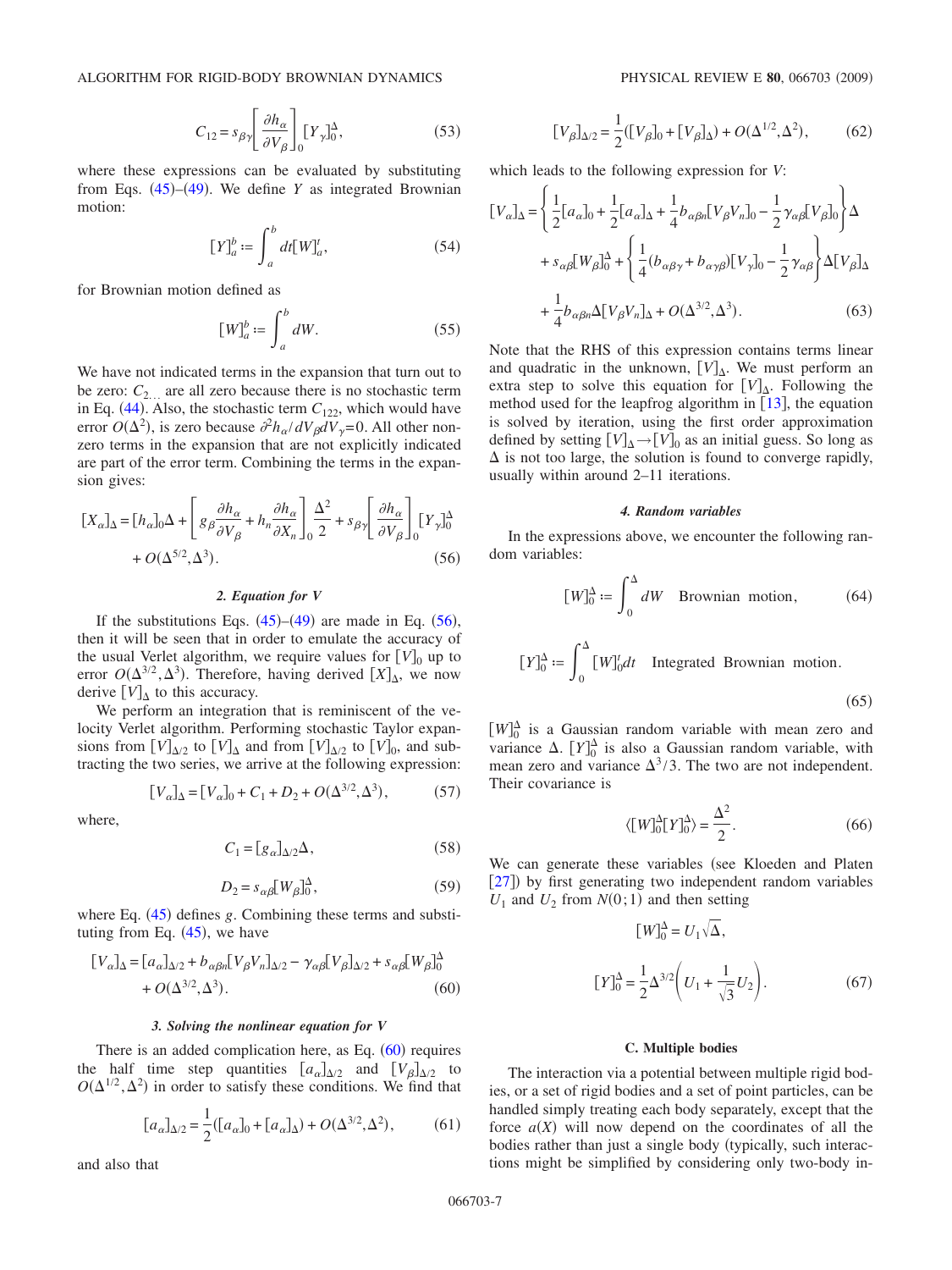<span id="page-7-0"></span>

| $D_{tt}(\times 10^{-10} \text{ m}^2 \text{ s}^{-1})$ |          |          |          | $D_{tr}(\times 10^{-3} \text{ m s}^{-1})$ |          |  |
|------------------------------------------------------|----------|----------|----------|-------------------------------------------|----------|--|
| 4.787                                                | $-0.048$ | 0.047    | 1.632    | 1.701                                     | 0.314    |  |
| $-0.048$                                             | 4.594    | 0.034    | 1.701    | 1.174                                     | $-1.822$ |  |
| 0.047                                                | 0.034    | 4.390    | 0.314    | $-1.822$                                  | $-2.154$ |  |
| $D_{r}(\times 10^{-3} \text{ m s}^{-1})$             |          |          |          | $D_{rr}(\times 10^9 \text{ s}^{-1})$      |          |  |
| 1.632                                                | 1.701    | 0.314    | 1.844    | $-0.063$                                  | 0.049    |  |
| 1.701                                                | 1.174    | $-1.822$ | $-0.063$ | 1.503                                     | 0.010    |  |
| 0.314                                                | $-1.822$ | $-2.154$ | 0.049    | 0.010                                     | 1.370    |  |

TABLE I. The diffusion tensor, *D*, of a molecule of four-aminopyridine.

teractions). One can see this by considering the fact that, if the bodies only interact via a potential, the only coupling between bodies will be due to the term  $a(X)$ . However, the position at the completion of a time step depends only on  $a(X)$  at the beginning of the time step, and does not involve any derivatives of *a*. In other words, all we need is the multibody force evaluated at the beginning of each time step, and then we can calculate the positions of all the particles at the end of the time step, which will allow us to evaluate the new force for the next time step and so on.

### **V. COMPUTATIONAL EXAMPLE**

We have tested the algorithm by simulating the motion of a molecule of  $4$ -AP ( $H_2NC_5H_4N$ ), which is a small ion channel blocker used to characterize potassium channels and in the treatment of multiple sclerosis. The molecular coordinates of 4-AP are extracted from the Research Collaboratory for Stuctural Bioinformatics (RCSB) protein data bank entry 1AEG  $[28]$  $[28]$  $[28]$ . The molecule is then rotated to its principal axes. The principal moments of inertia of the molecule are  $(I_x, I_y, I_z)$  = (89,195,284) Å<sup>2</sup>u. The diffusion tensor is determined using the HYDROPRO program  $[23]$  $[23]$  $[23]$ , and is shown in Table [I](#page-7-0) above. Atomic coordinates and masses, and the diffusion tensor, are used as input to the simulation, which is performed at a temperature of 300 K.

There is actually a separation in timescales inherent in this particular diffusion tensor. The average fitted decay time of the autocorrelation function for the three translational coordinates is 58.8 fs, whereas for the three rotational coordinates it is 4.5 fs. The mean free rotational time is therefore about an order of magnitude smaller than the mean free translational time, and therefore we must work at the rotation timescale. We have verified that the algorithm functions under these conditions, but they do not provide a good test case, as the translational motion will be simulated on a shorter timescale than would normally be the case. In order to provide a better test of both the translational and rotational parts of the algorithm working together, as well as to improve the efficiency of the algorithm under these conditions, while still essentially simulating the real 4-AP molecule, we have done a "temperature rescaling" of the rotational degrees of freedom. Referring to Eq. ([34](#page-4-3)), the frictional acceleration tensor  $\zeta$  is divided into blocks  $\zeta_{tt}$ ,  $\zeta_{tr}$ ,  $\zeta_{rt}$ , and  $\zeta_{rr}$  (with *t* indexing the translational and *r* the rotational degrees of free-

dom), which are modified by setting  $\zeta_{tr} \rightarrow \sqrt{\sigma} \zeta_{tr}, \zeta_{rt} \rightarrow \sqrt{\sigma} \zeta_{rt}$ and  $\zeta_{rr} \rightarrow \sigma \zeta_{rr}$ , where  $\sigma$  is a scaling factor. Similarly, referring to Eq.  $(35)$  $(35)$  $(35)$ , the frictional acceleration *u* is modified by setting  $u_{tr} \rightarrow \sqrt{\sigma} u_{tr}$ ,  $u_{rt} \rightarrow \sqrt{\sigma} u_{rt}$  and  $u_{rr} \rightarrow \sigma u_{rr}$ . These transformations can be seen, referring to Eqs.  $(34)$  $(34)$  $(34)$  and  $(35)$  $(35)$  $(35)$  to amount to a decrease in *T* for the rotational degrees of freedom only, while keeping  $D$  (and, therefore, the RMS translational and angular distance diffused in a given time) constant. For the example considered here, we use  $\sigma$ =0.1. Under the rescaled parameters, we use a time step of 5 fs, which seems to give good performance.

The results of simulating the free evolution of the molecule are shown in Fig. [1.](#page-7-1) The center of mass and rotational orientation of the molecule diffuse randomly from their starting values.

We check that the equipartition theorem holds by plotting the time averaged translational and rotational kinetic energies as the simulation progresses, see Fig. [2.](#page-8-0) The average translational and rotational kinetic energies do indeed appear to converge to  $(3/2)kT$ , as predicted by the equipartition theorem.

As a further test, we check that the velocity autocorrelation functions for the various degrees of freedom are consis-

<span id="page-7-1"></span>

FIG. 1. (Color) The motion of a molecule of four-aminopyridine (4-AP) under the influence of Brownian frictional and random forces. A total of 250 ps of simulation time is shown, and the simulation time step is 5 fs. The trajectory traced out by the center of mass in three-dimensional space is depicted as a line. The molecule itself is depicted at 50 ps intervals in order to show the rotational orientation. For clarity, the size of the molecule is depicted as 25% of its actual size.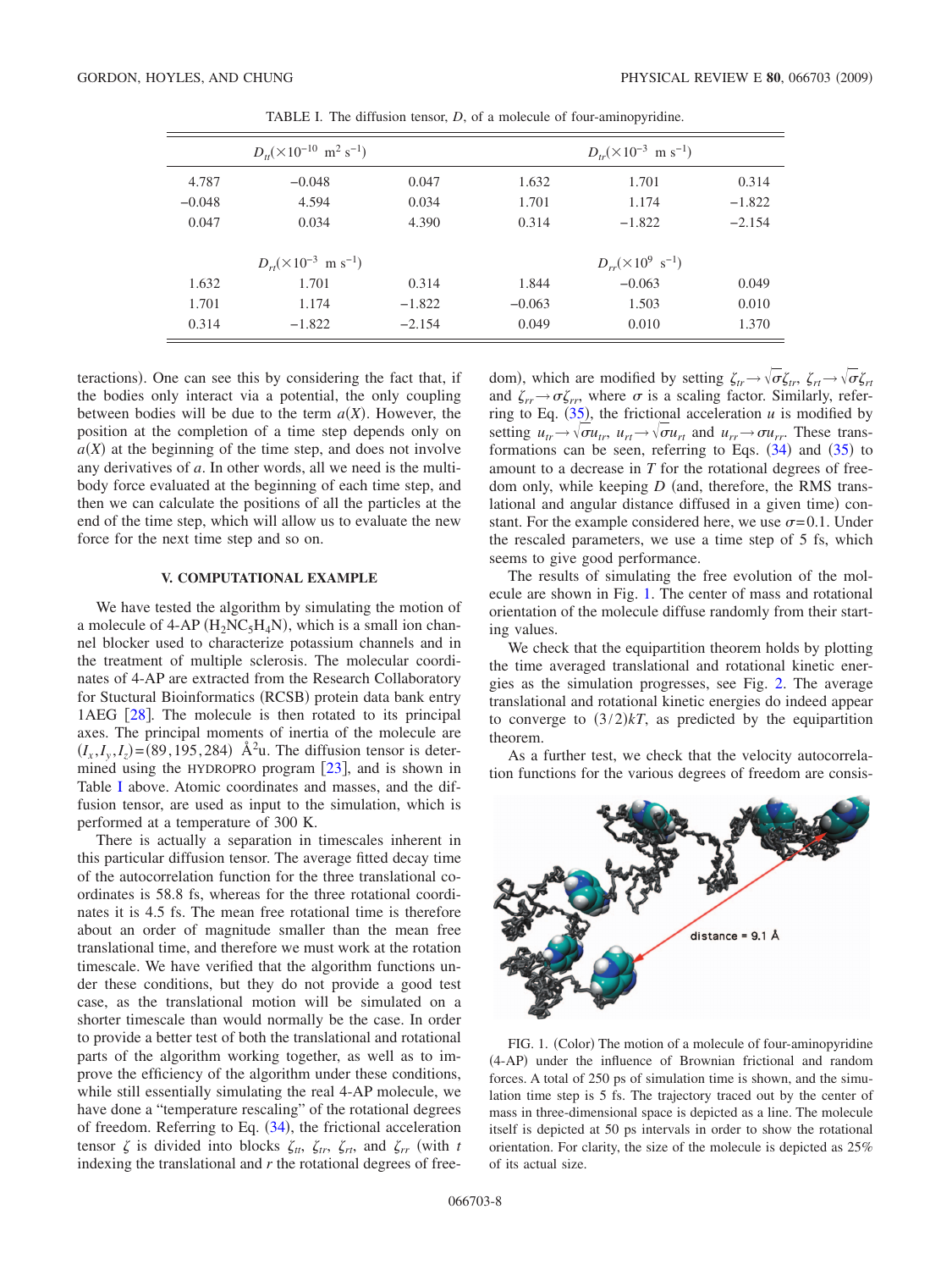<span id="page-8-0"></span>

FIG. 2. The time averaged translational and rotational kinetic energies for a molecule of four-aminopyridine. Both quantities appear to converge to a value of 3/2*kT*, therefore satisfying the equipartition theorem.

tent with the results predicted by the frictional acceleration tensor. In order to do so, we modify the diffusion tensor by setting all off-diagonal elements to zero, and by changing the diagonal elements so that the frictional decay timescales in the system can be easily distinguished. The diagonal elements of the modified diffusion tensor are  $(D_{xx} D_{yy} D_{zz})$  $=(4.78, 5.59, 6.39) \times 10^{-10}$  m<sup>2</sup> s<sup>-1</sup> for the translational degrees of freedom and  $(D_{\Omega_x \Omega_x} D_{\Omega_y \Omega_y} D_{\Omega_z})$  $\Omega_z$  $=(1.84, 1.50, 1.37) \times 10^{9}$  s<sup>-1</sup> for the rotational degrees of freedom. The system is simulated for 1 ns, and the velocity autocorrelation and angular velocity autocorrelation functions are calculated. Theoretically, we expect that the velocity autocorrelations will be exponentially decaying functions, with decay constants given by the diagonal components of the diagonal frictional acceleration tensor,  $\gamma$ . In Fig. [3,](#page-8-1) we plot the computational results against the theoretical curves. There is a good match, meaning that the algorithm shows the correct diffusive behavior.

In order to test the scaling of the error per time step as a function of the time step, we perform two parallel simulations. The first simulation lasts for a single time step, and the second simulation breaks this large time step down into many smaller time steps. The state at the end of the second simulation is then used as a benchmark for judging the error in the first simulation. Some care needs to be taken for the stochastic terms, since the underlying random process needs to be equivalent for both simulations. We ensure that this is the case by using a special procedure to calculate the large time step random variables: instead of directly sampling the random variables, the series of small-time step random variables is used to deduce corresponding large-time step random variables.

We apply a force and torque by applying a harmonic potential located at the origin and with spring constant 0.1 kg s<sup> $-2$ </sup> to the H2 hydrogen atom (see RCSB data bank, 1AEG.pdb). An initial velocity of  $(10, 50, -60)$  m s<sup>-1</sup> and an initial angular velocity of  $(5,2,10) \times 10^9$  s<sup>-1</sup> is applied. The molecule is initially located with its center of mass at the origin.

<span id="page-8-1"></span>

FIG. 3. The velocity autocorrelation and angular velocity autocorrelation functions. Computational results are shown as points, and the theoretical curves derived from the frictional acceleration tensor are shown as lines. There is a good match between computational results and theory.

We test the error scaling both with and without the presence of random forces by running two sets of simulations, one at *T*=300 K and the other at *T*=0 K. Results are shown in Fig. [4,](#page-8-2) and are close to the predicted error scaling. At zero temperature, where no random forces are present, the error for both generalized position and generalized velocity variables scales as approximately  $O(\Delta^3)$ . Running at finite temperature causes the scaling of error in generalized position to go to approximately  $O(\Delta^{5/2})$ , whereas the error in generalized velocity goes to approximately  $O(\Delta^{3/2})$ . We conclude that the algorithm performs more or less as predicted with regard to per-time step error.

#### **VI. DISCUSSION AND CONCLUSION**

We have derived an algorithm for rigid-body Brownian dynamics that allows molecules of arbitrary shapes and hy-

<span id="page-8-2"></span>

FIG. 4. Log-Log plots showing the scaling of the error per time step as a function of the timestep. The black circles were obtained at  $T=0$  K, and the white circles were obtained at  $T=300$  K. (A) Error in **x**. (B) Error in *R*. (C) Error in **v**. (D) Error in  $\Omega$ .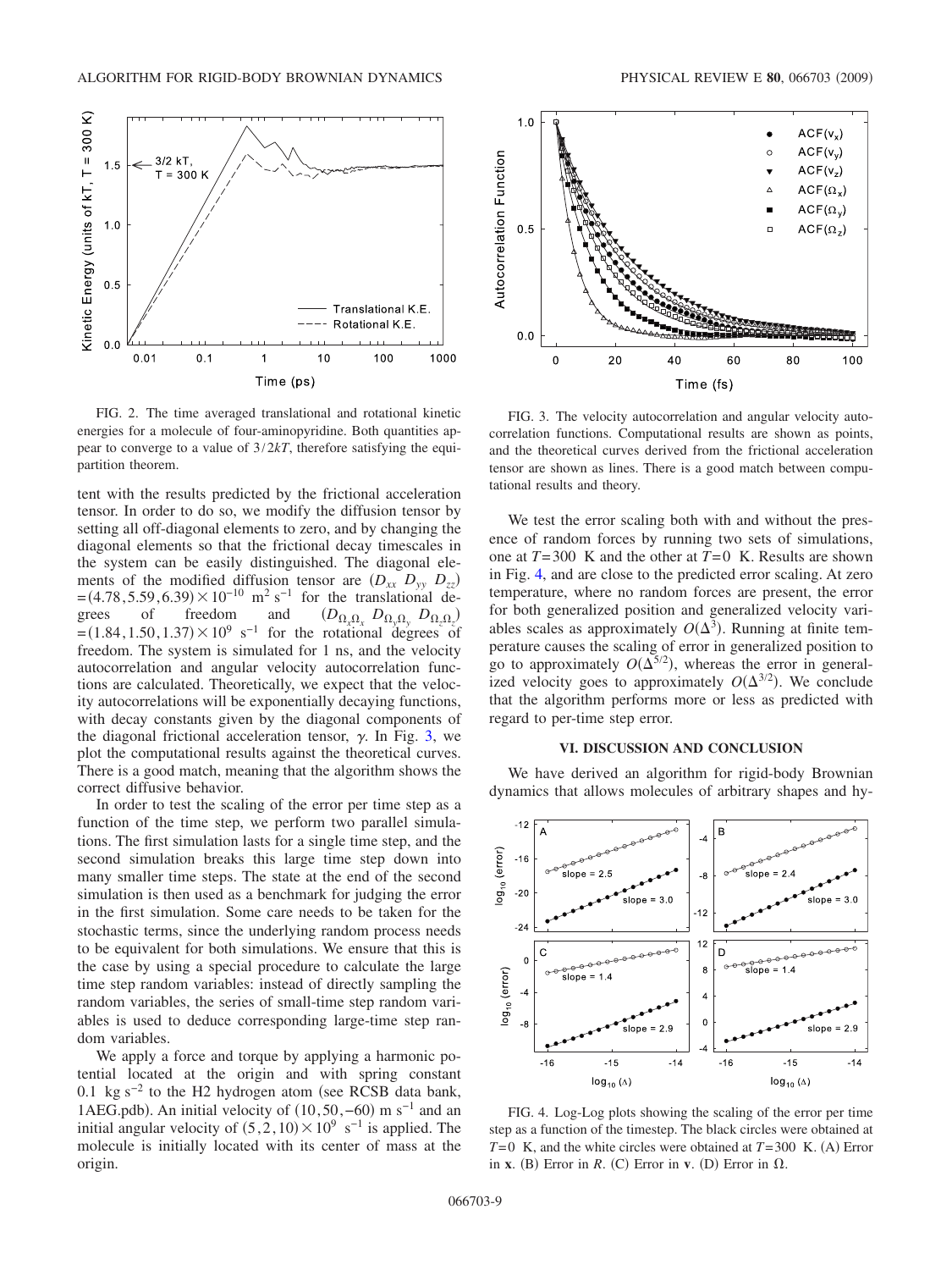drodynamic friction tensors to be simulated. In the zerotemperature limit, the algorithm performs like the velocity Verlet algorithm with regard to error propagation. In the stochastic case, the scaling of the local error is a factor  $\Delta$  better than the Euler algorithm. We have demonstrated the feasibility and error scaling of our algorithm in sample numerical calculations.

Consider simulating a group of solute molecules (for example, globular proteins) interacting in a solvent. In normal molecular dynamics, each of the solvent molecules is simulated explicitly, and, in addition, the internal dynamics of the atoms in the solute molecules are taken into account. This can be quite computationally expensive. For many applications, it may be preferable to treat the solvent as an implicit, bulk medium, and to treat the solute molecules as being rigid bodies. For example, implicit solvent and rigid-body approximations are employed in Brownian dynamics models of biological ion channels  $[29]$  $[29]$  $[29]$ . They allow simulation times of tens of microseconds, as opposed to the tens of nanoseconds typically seen in molecular dynamics studies.

In a typical Brownian dynamics simulation of an ion channel, the channel and the lipid membrane within which it is embedded are treated as a stationary, rigid structure containing fixed charges and with a given dielectric constant. Dissolved ions are modeled as charged spheres. The water that surrounds and permeates the channel is treated as an implicit bulk solvent. It has two effects: firstly, it modifies the electrostatic interactions in the system through the presence of a dielectric constant, and secondly, it causes the ions to undergo Brownian motion by giving rise to frictional and random forces, which are normally modeled using the Langevin equation. The ions interact with the channel through macroscopic electrostatics.

We are currently incorporating the algorithm presented here into a similar Brownian dynamics model of the interaction between biological cell membrane ion channels (protein pores that span the cell membrane and provide a conduction pathway for ions) and *channel blockers* (polypeptides or other molecules that may affect the function of the ion channel by physically occluding the pore). To do so, we will need to model the motion of the blocker molecules with respect to the channel, including a realistic treatment of the translational and rotational diffusion. The ion channel will be treated as a fixed, rigid structure, and the blocker molecules as rigid bodies undergoing rotational and translation Brownian motion, simulated using our algorithm. The blocker molecules will be present in concentrations low enough that hydrodynamic interactions between two or more blocker molecules are not expected to play an important role; the molecules will experience independent Brownian motion, and will interact via an ordinary potential. We will combine Brownian dynamics techniques  $[29]$  $[29]$  $[29]$ , developed for studying the conduction of ions through ion channels, with the rotational algorithm presented here. This will allow us to model the interaction between the channel, the blocker molecules, and the ions in solution. However, the algorithm may have wider applicability to modeling the motion of any fairly rigid molecules, colloidal particles, nanoparticles, liquid crystals, or other small particles in fluids.

# **APPENDIX A: REVIEW OF GEOMETRIC ALGEBRA OF 3D EUCLIDEAN SPACE**

The geometric algebra of three–dimensional (3D) Euclidean space can be constructed by starting with real scalars and the usual vectors of Euclidean 3D space. A geometric product, denoted *ab*, is introduced, which is associative and distributive over addition, and with the additional requirement that the square of any vector under this geometric product is real (and equal to the dot product square). A set of *multivectors* (itself a vector space) is then constructed as the space spanned by linear combinations of arbitrary products of vectors and scalars. It can be shown that the multivectors in 3D Euclidean space admit the following basis:

| Grade   | <b>Basis Multivectors</b>  |  |
|---------|----------------------------|--|
| Grade 0 |                            |  |
| Grade 1 | $\{e_1, e_2, e_3\}$        |  |
| Grade 2 | ${e_2e_3, e_3e_1, e_1e_2}$ |  |
| Grade 3 | $I = e_1e_2e_3$            |  |
|         |                            |  |

For vectors, the symmetric component of the product is the usual dot product  $(·)$ , and the antisymmetric component is the wedge product of Clifford algebra  $(\wedge)$ , so **ab**=**a**·**b** +**a**∧**b**.

The full algebra of the geometric product can be deduced from the axioms of geometric algebra. Here, we define it directly by its action on the basis vectors. We employ the Einstein summation convention, where a repeated index implies summation over that index.

$$
1a = a1 = a \quad a \text{ is any multivector}, \tag{A1}
$$

$$
Ia = aI \quad a \text{ is any multivector}, \tag{A2}
$$

$$
\mathbf{e}_i \mathbf{e}_j = \delta_{ij} + \epsilon_{ijk} I \mathbf{e}_k, \tag{A3}
$$

$$
I^2 = -1.\tag{A4}
$$

This table is sufficient to define any multivector multiplication. Note that, as the bivector basis vectors can be written as a vector times the pseudoscalar, e.g.  $e_1e_2 = Ie_3$ , there exists a natural mapping between the vectors and bivectors. In fact, the axial vectors commonly used to represent cross product quantities such as angular momentum and the like are best viewed as bivectors, and the wedge product is used in place of the more complicated and less general cross product.

### **1. Reversion**

If *a* is written as a sum of products of vectors, then  $a^{\dagger}$ reverses the order of all vector factors. For example, if *a*  $=1+e_1+4e_2e_3$ , then  $a^{\dagger}=1+e_1+4e_3e_2=1+e_1-4e_2e_3$ .

#### **2. Quaternions**

In the context of three-dimensional Euclidean geometric algebra, Hamilton's quaternions (a four component object consisting of a scalar plus three anticommuting imaginary components) have the same algebraic properties as mixed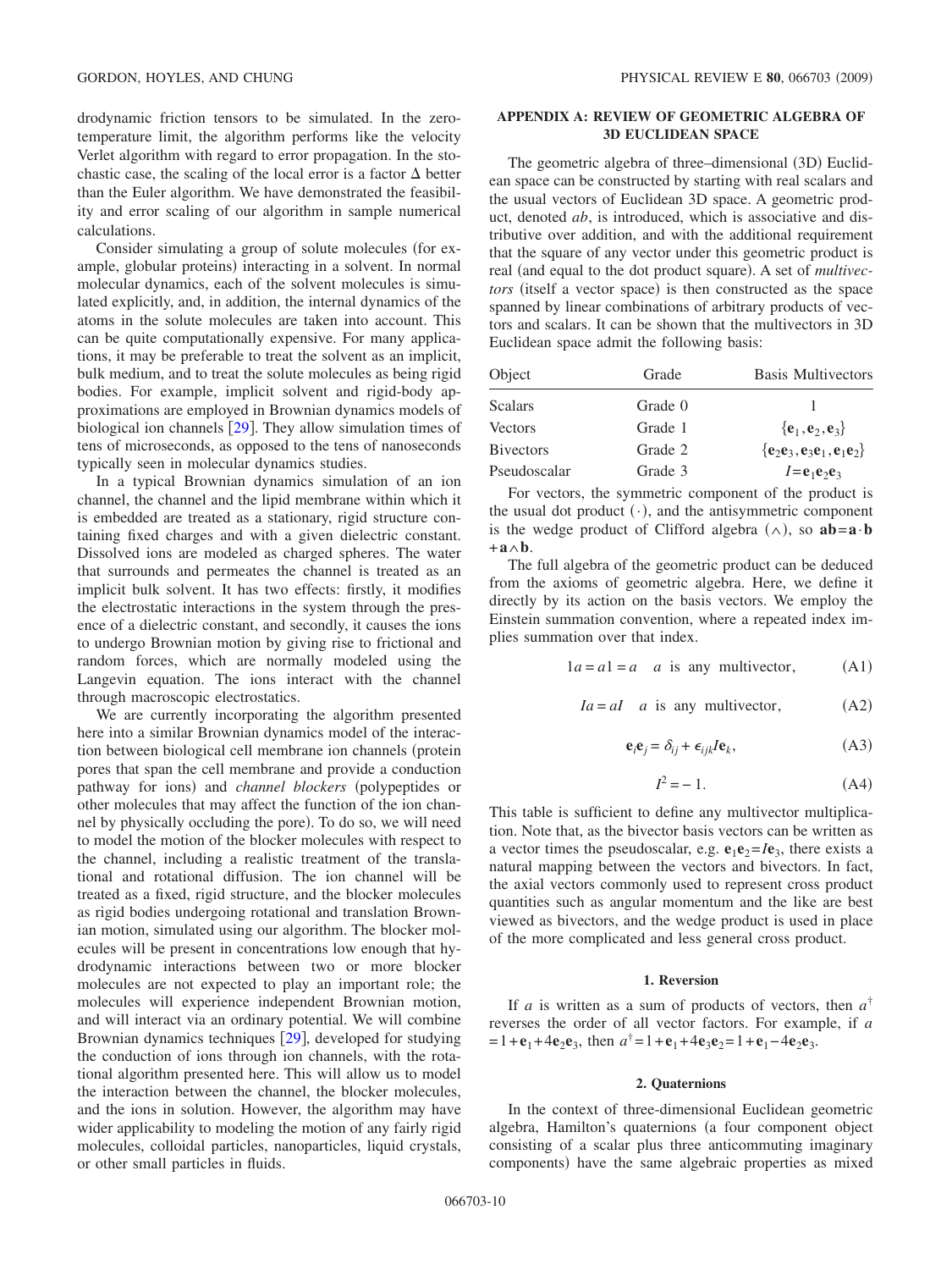grade objects consisting of scalars plus bivectors. A quaternion  $a + bi + cj + dk$  is equivalent to the multivector  $a + bl$ **e**<sub>1</sub>  $+cI\mathbf{e}_2+dI\mathbf{e}_3$ , which we represent here in component form as  $(a,b,c,d)$ . Note that the reverse of  $(a,b,c,d)$  is  $(a, b, c, d)^{\dagger} = (a, -b, -c, -d)$ . In what follows, we shall make no distinction between Hamilton's quaternions and these objects, which we shall simply refer to as quaternions.

#### **3. Rotors**

A rotor is a unit quaternion that can be used to represent rotations. If *a* is any multivector and *R* a rotor, then *RaR*† rotates *a* with a direction and magnitude specified by *R*. The inverse of the rotation is  $R^{\dagger}$ , and we necessarily have  $RR^{\dagger}$  $=1$ .

Given the components of a rotor, it is possible to write down a rotation matrix which acts on the column vector consisting of the components of a vector. This is probably the most efficient way to actually implement rotations numerically  $[30]$  $[30]$  $[30]$ .

## **APPENDIX B: SKETCH OF A HIGHER ORDER ALGORITHM**

In deriving stochastic motion algorithms, experience teaches us to avoid derivatives of  $a(X)$ , because these would necessitate multiple force evaluations at each step. Given this restriction, we can still derive a stochastic algorithm that is more accurate (but also more complicated) than the algorithm given above. We provide a rough sketch of such an algorithm below:

In the equation for *X*, we can carry the stochastic Taylor expansion further to include the terms  $C_{112}$  and  $C_{121}$ :

$$
C_{112} = s_{\gamma\delta} \left[ \frac{\partial g_{\beta}}{\partial V_{\gamma}} \frac{\partial h_{\alpha}}{\partial V_{\beta}} + \frac{\partial h_{n}}{\partial V_{\gamma}} \frac{\partial h_{\alpha}}{\partial X_{n}} + h_{n} \frac{\partial^{2} h_{\alpha}}{\partial V_{\gamma}} \frac{\partial h_{\alpha}}{\partial X_{n}} \right]_{0}
$$

$$
\times \int_{0}^{\Delta} dt \int_{0}^{t} dt' W_{\delta}'(t'), \qquad (B1)
$$

$$
C_{121} = s_{\beta\gamma} \left[ h_n \frac{\partial^2 h_\alpha}{\partial X_n \partial V_\beta} \right]_0 \int_0^\Delta dt \int_0^t dW'_k t'.
$$
 (B2)

The expression for *X* is now accurate to  $O(\Delta^{7/2}, \Delta^3)$  (with the  $O(\Delta^3)$  error canceling, as usual, each alternate time step, to give an error of  $O(\Delta^{7/2}, \Delta^4)$ ). Note that there are additional random variable terms (the integrals in the expressions above) that are correlated with the existing random variables *W* and *Y*. Deriving the additional variances and covariances variables is left as an exercise for the reader.

In order to maintain this degree of accuracy in *X*, we must now derive *V* to an accuracy  $O(\Delta^{5/2}, \Delta^3)$ . This necessitates adding a term for  $C_{12}$  to Eq.  $(57)$  $(57)$  $(57)$ :

$$
C_{12} = s_{\beta\gamma} \left[ \frac{\partial g_{\alpha}}{\partial V_{\beta}} \right]_{\Delta/2} \int_0^{\Delta} dt \int_{\Delta/2}^t dW'_{\gamma}.
$$
 (B3)

This term contains yet another stochastic integral, but by splitting all stochastic integrals into half time step pieces and performing some simple manipulations, we can express it in terms of Brownian motion *W* and integrated Brownian motion *Y*.

Note also that  $\left[\frac{\partial g_{\alpha}}{\partial V_{\beta}}\right]_{\Delta/2}$  is evaluated at a half time step. This term, as well as the term  $[g_{\alpha}]_{\Delta/2}$  seen in the original algorithm, are treated in exactly the same manner as previously, but in order to maintain accuracy, we must add a term to Eq.  $(62)$  $(62)$  $(62)$ , which now becomes

$$
\begin{aligned} [V_{\beta}]_{\Delta/2} &= \frac{1}{2} ([V_{\beta}]_0 + [V_{\beta}]_{\Delta}) + s_{\beta \gamma} ([W_{\gamma}]_0^{\Delta/2} - [W_{\gamma}]_{\Delta/2}^{\Delta}) \\ &+ O(\Delta^{3/2}, \Delta^2). \end{aligned} \tag{B4}
$$

As was the case before, the equation for  $[V]_A$  contains terms linear and quadratic in the unknown,  $[V]_A$  on the RHS, and an additional step must be performed to solve it.

- <span id="page-10-0"></span>[1] W. C. Swope, H. C. Andersen, P. H. Berens, and K. R. Wilson, J. Chem. Phys. **76**, 637 (1982).
- <span id="page-10-1"></span>[2] We also provide a sketch of a more sophisticated algorithm that allows the error to be reduced to  $O(\Delta^{7/2})$ .
- <span id="page-10-2"></span>3 B. Øksendal, *Stochastic Differential Equations: An Introduc*tion with Applications (Springer-Verlag, Berlin, 1989).
- <span id="page-10-3"></span>[4] A. Greiner, W. Strittmatter, and J. Honerkamp, J. Stat. Phys. **51**, 95 (1988).
- <span id="page-10-4"></span>5 M. X. Fernandes and J. G. de la Torre, Biophys. J. **83**, 3039  $(2002).$
- <span id="page-10-5"></span>[6] D. A. Beard and T. Schlick, Biophys. J. 85, 2973 (2003).
- <span id="page-10-6"></span>7 W. van Gunsteren and H. J. C. Berendsen, Mol. Phys. **45**, 637  $(1982).$
- <span id="page-10-7"></span>[8] S. H. Chung, T. Allen, M. Hoyles, and S. Kuyucak, Biophys. J. **75**, 793 (1998).
- <span id="page-10-8"></span>[9] T. Baştuğ and S. Kuyucak, Chem. Phys. Lett. 401, 175 (2005).
- <span id="page-10-9"></span>[10] D. Gordon, V. Krishnamurthy, and S. H. Chung, Mol. Phys. 106, 1353 (2008).
- <span id="page-10-10"></span>11 X. Sun, T. Lin, and J. D. Gezelter, J. Chem. Phys. **128**, 234107  $(2008).$
- <span id="page-10-11"></span>[12] A. Dullweber, B. Leimkuhler, and R. McLachlan, J. Chem. Phys. 107, 5840 (1997).
- <span id="page-10-12"></span>[13] I. P. Omelyan, Phys. Rev. E 58, 1169 (1998).
- <span id="page-10-13"></span>14 D. L. Ermak and J. A. McCammon, J. Chem. Phys. **69**, 1352  $(1978).$
- <span id="page-10-14"></span>[15] K. Yu, W. Fu, H. Liu, X. Luo, K. X. Chen, J. Ding, and J. Shen, Biophys. J. 86, 3542 (2004).
- <span id="page-10-15"></span>[16] E. Dickinson, S. A. Allison, and A. J. McCammon, J. Chem. Soc., Faraday Trans. 2 81, 591 (1985).
- <span id="page-10-16"></span>[17] It seems likely that the algorithm could be extended to this case: this would involve adding a particle index to the random and frictional tensors, and would not seem to change the mathematics of the derivation. However, dealing with the complicated structure of the new larger friction tensors would no doubt present considerable practical difficulty.
- <span id="page-10-17"></span>[18] J. P. Ryckaert, G. Ciccotti, and H. J. C. Berendsen, J. Comput.